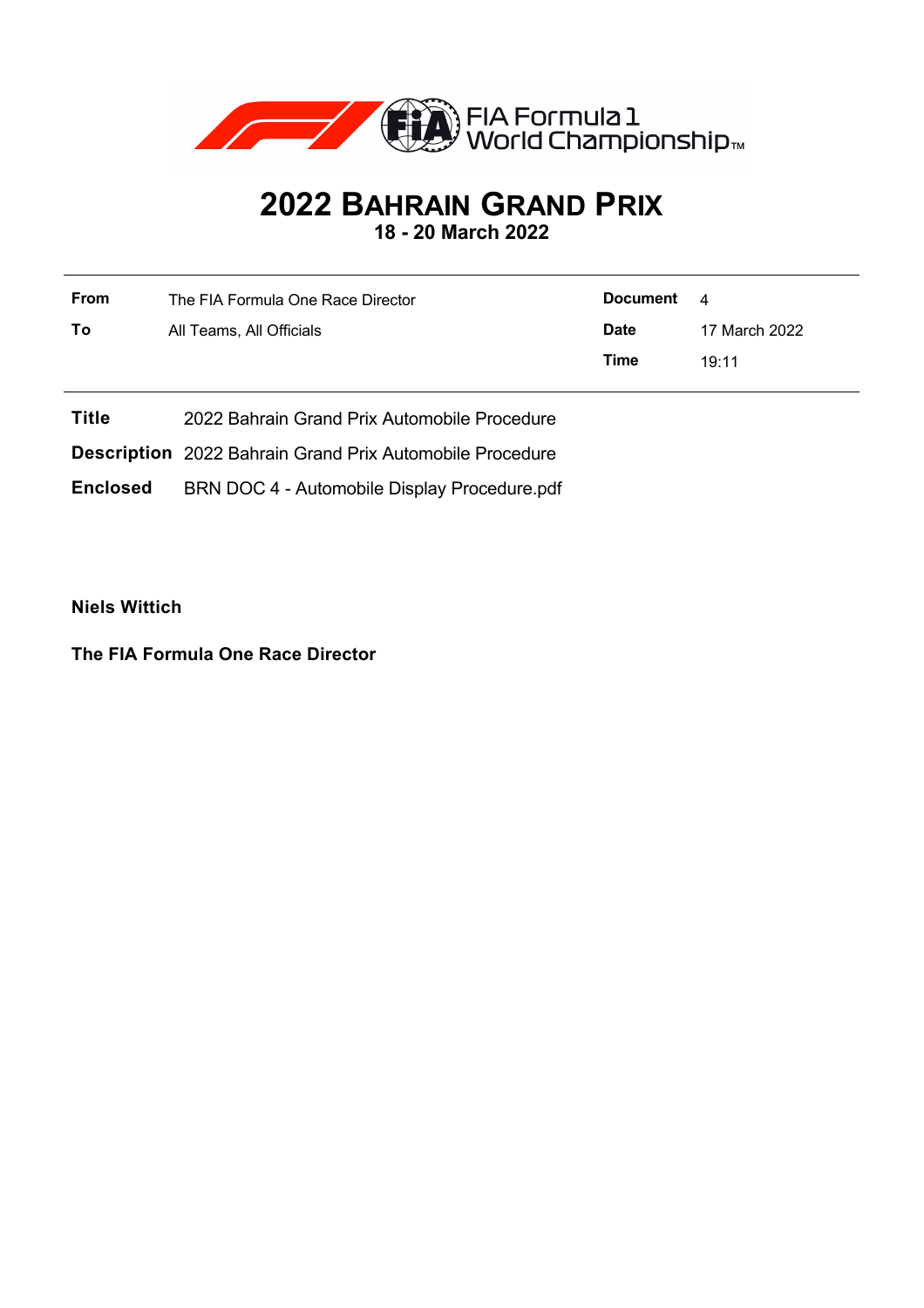

## **2022 BAHRAIN GRAND PRIX**

**18 – 20 March 2022** 

| From | The FIA Formula One Race Director | Document            | 4                      |
|------|-----------------------------------|---------------------|------------------------|
| To   | All Teams, All Officials          | <b>Date</b><br>Time | 17 March 2022<br>19.10 |

## **NOTE TO TEAMS: AUTOMOBILE DISPLAY PROCEDURES**

In addition to the requirements set out in Article 19 of the Sporting regulations, please note the following procedures for the Pre-Event Automobile Display at this event:

- Between 13:30 and 14:30 on Friday, one car from each team must be positioned between the team's pit stop area and the edge of the fast lane. Please note that the fast lane will be used for a Paddock Club pit lane walk and therefore the teams must have their own tensor barriers in place to separate this from the Pre-Event Automobile Display. The other car may be used for pit stop practice.
- There must be enough space around the car on display to allow people to move safely.
- The following specific timings have been allocated to assist the media and avoid overlapping of any presentations or Q&A sessions teams may wish to hold (any presentations are not mandatory on Friday):

| Time          | <b>Team</b>         |
|---------------|---------------------|
| 13:30 - 13:36 | <b>Mercedes</b>     |
| 13:36 - 13:42 | <b>RBR</b>          |
| 13:42 - 13:48 | Ferrari             |
| 13:48 - 13:54 | <b>McLaren</b>      |
| 13:54 - 14:00 | <b>Alpine</b>       |
| 14:00 - 14:06 | Alpha Tauri         |
| 14:06 - 14:12 | <b>Aston Martin</b> |
| 14:12 - 14:18 | Williams            |
| 14:18 - 14:24 | Alpha Romeo         |
| 14:24 - 14:30 | <b>Haas</b>         |

 Teams may conduct additional interviews and discussions outside of these times should they wish, but it is highly recommended that these times are used by all teams to maximise efficiency.